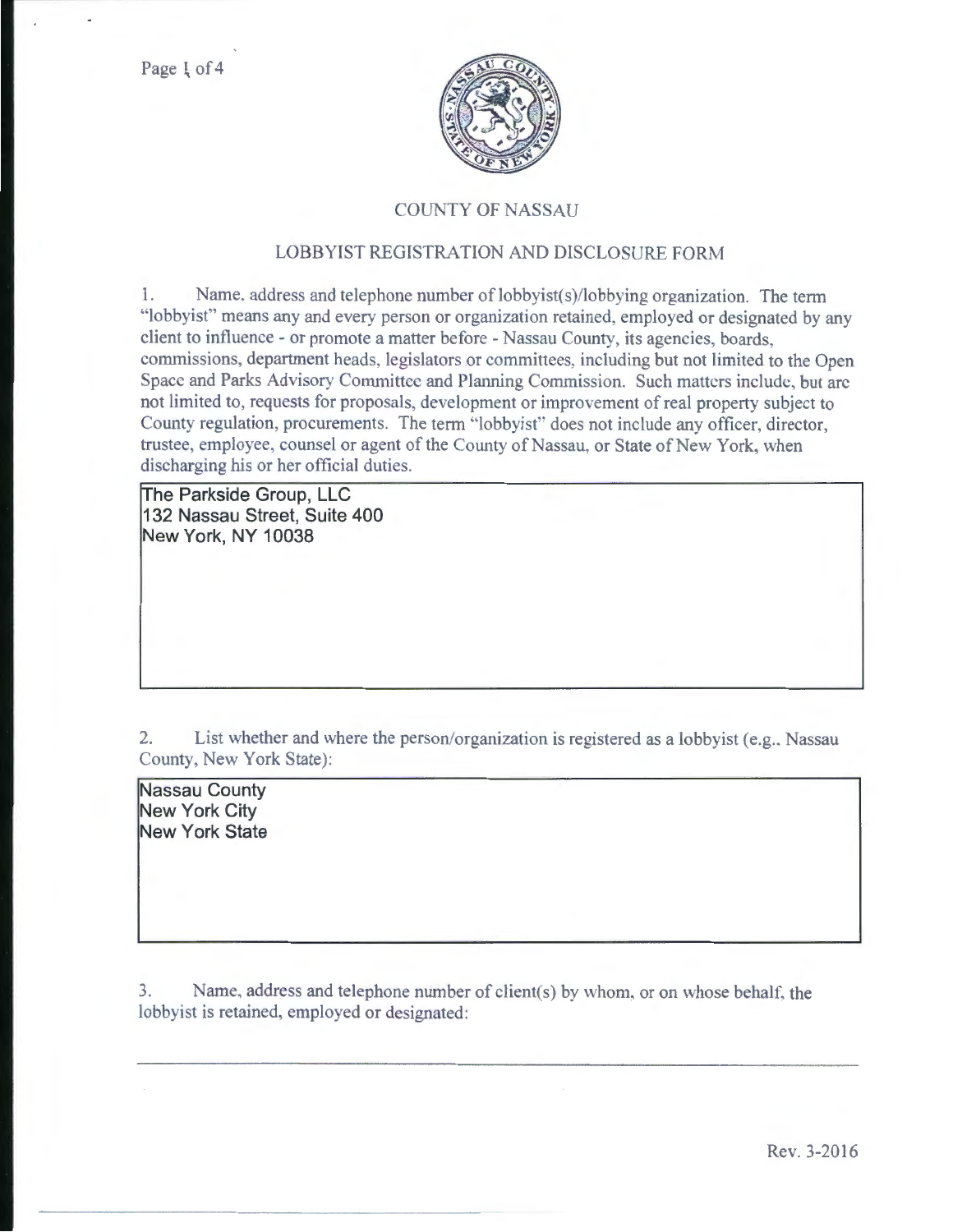Page 2 of 4

Maidenbaum Property Tax Reduction Group, LLC 483 Chestnut Street Cedarhurst, New York 11516

4. Describe lobbying activity conducted. or to be conducted, in Nassau County, and identify client(s) for each activity listed. See page 4 for a complete description of lobbying activities.

Property Tax Assessment

5. The name of persons, organizations or governmental entities before whom the lobbyist expects to lobby:

County Legislators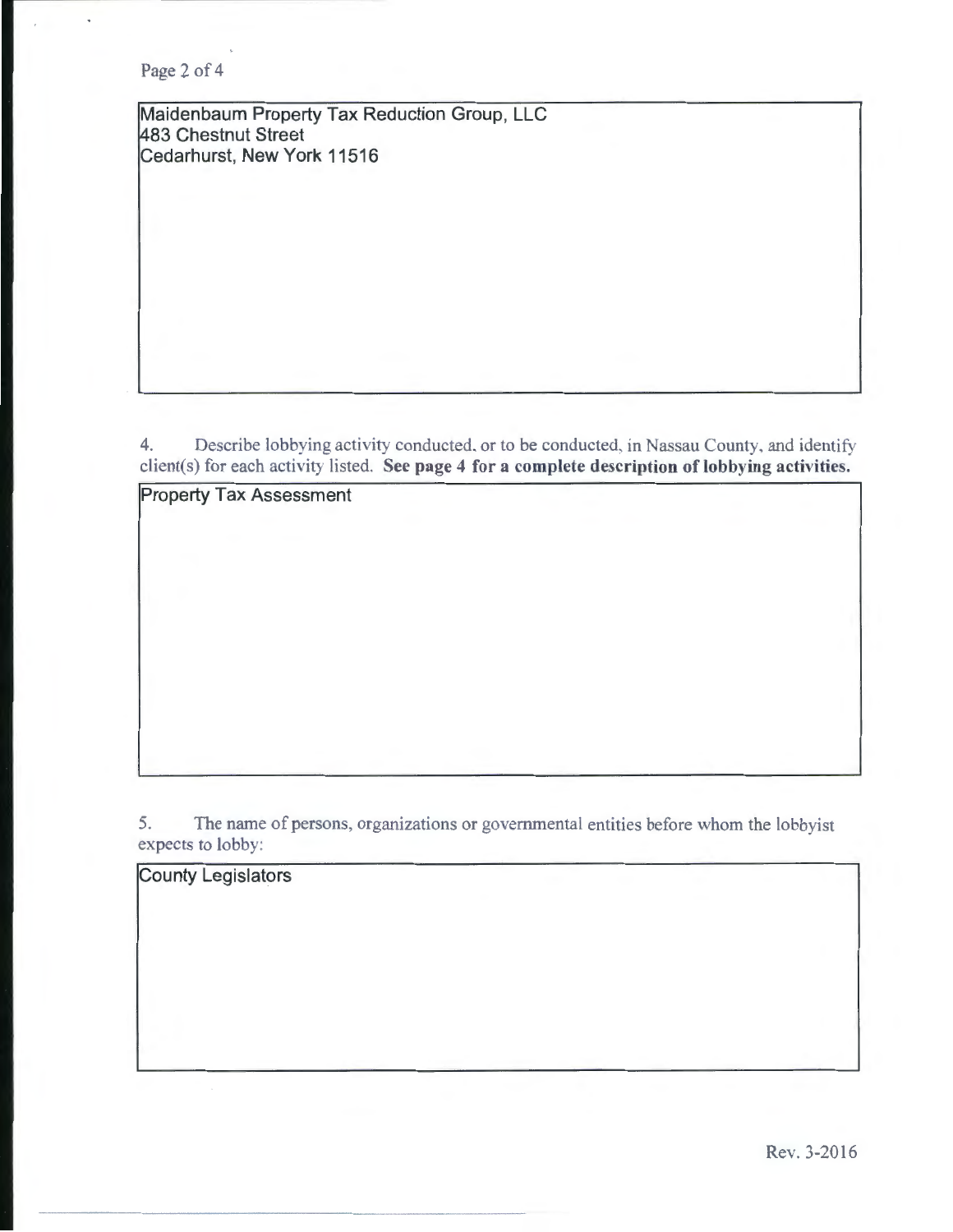NO

6. If such lobbyist is retained or employed pursuant to a written agreement of retainer or employment. you must attach a copy of such document; and if agreement of retainer or employment is oral, attach a written statement of the substance thereof. If the written agreement of retainer or employment does not contain a signed authorization from the client by whom you have been authorized to lobby. separately attach such a written authorization from the client.

7. Within the previous year, has the lobbyist/lobbying organization or any of its corporate officers provided campaign contributions pursuant to the New York State Election Law to the campaign committees of any of the following Nassau County elected officials or to the campaign committees of any candidates for any of the following Nassau County elected offices: the County Executive, the County Clerk, the Comptroller, the District Attorney, or any County Legislator? If yes, to what campaign committee? If none, you must so state:

I understand that copies of this form will be sent to the Nassau County Department of Information Technology ("'IT'') to be posted on the County's website.

I also understand that upon termination of retainer, employment or designation 1 must give written notice to the County Attorney within thirty (30) days of termination.

VERIFICATION: The undersigned affirms and so swears that he/she has read and understood the foregoing statements and they are, to his/her knowledge, true and accurate.

The undersigned further certifies and affirms that the contribution(s) to the campaign committees listed above were made freely and without dmess. threat or any promise of a governmental benefit or in exchange for any benefit or remuneration.

Dated:  $1 \nvert 2 \nvert 1 \nvert 4$  Signed:

Print Name:

Title:

| <b>Evan Stavisky</b> |
|----------------------|
| Partner              |